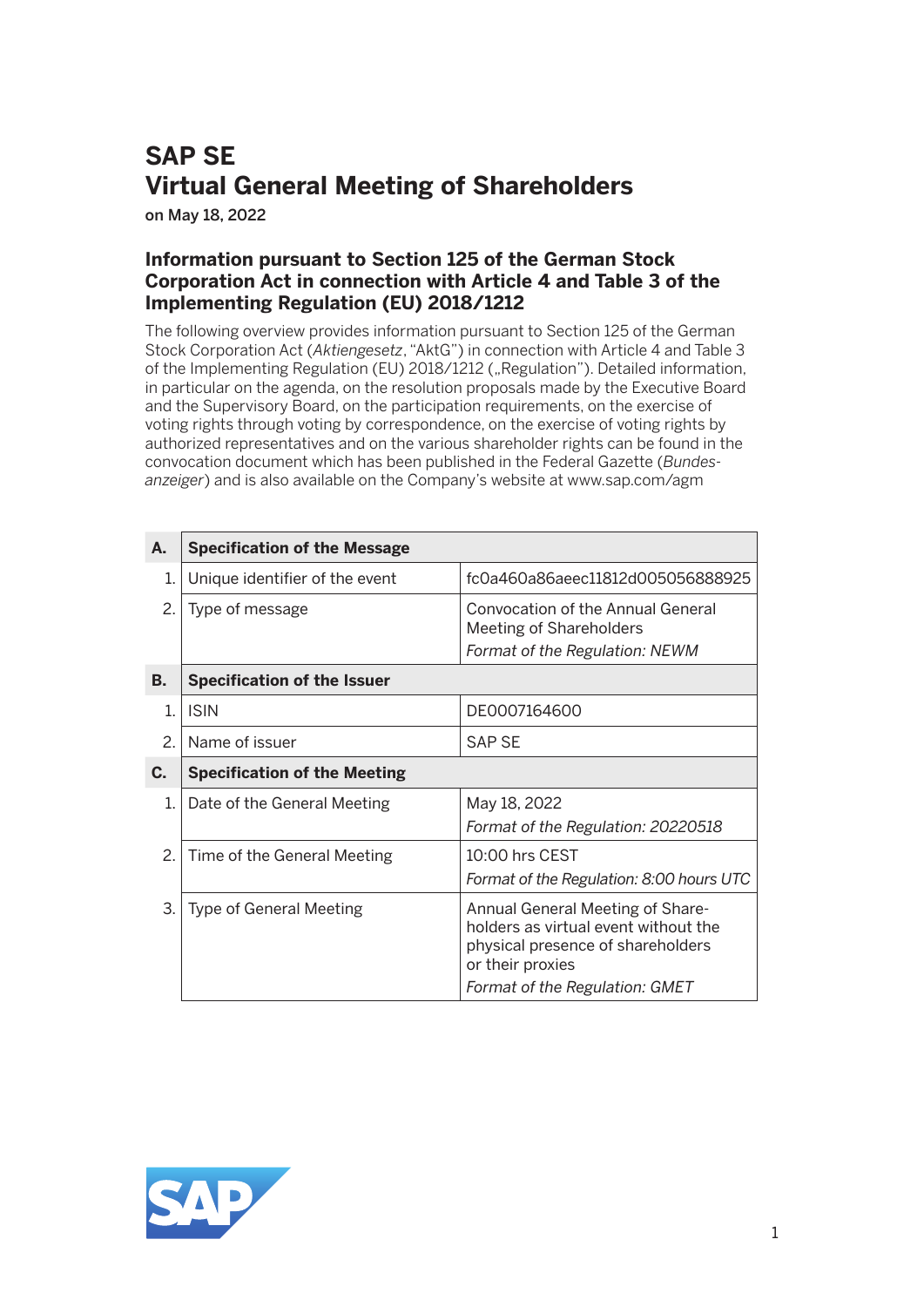| 4. | Location of the General Meeting                                                             | URL of the Company's Shareholder<br>Portal where shareholders have access<br>to the video and audio transmission of<br>the General Meeting of Shareholders<br>and can exercise their shareholder<br>rights:<br>www.sap.com/agm            |
|----|---------------------------------------------------------------------------------------------|-------------------------------------------------------------------------------------------------------------------------------------------------------------------------------------------------------------------------------------------|
|    |                                                                                             | Location in the meaning of the AktG:                                                                                                                                                                                                      |
|    |                                                                                             | Business premises of SAP SE, Hasso-<br>Plattner-Ring 5, 69190 Walldorf,<br>Germany                                                                                                                                                        |
| 5. | Record Date <sup>1</sup>                                                                    | April 26, 2022<br>Format of the Regulation: 20220426                                                                                                                                                                                      |
| 6. | Uniform Resource Locator (URL)                                                              | www.sap.com/agm                                                                                                                                                                                                                           |
| D. | Participation in the General Meeting -<br><b>Access to the Video and Audio Transmission</b> |                                                                                                                                                                                                                                           |
| 1. | Method of participation<br>by shareholder                                                   | Access to the video and audio<br>transmission                                                                                                                                                                                             |
|    |                                                                                             | (does not constitute a participation<br>in the General Meeting of Shareholders<br>in the meaning of the AktG or an<br>exercise of voting rights)                                                                                          |
| 2. | Issuer deadline for the notification<br>of participation                                    | Depending on the transmission<br>channel:<br>a) Public Transmission:<br>No deadline<br>b) Transmission via the password-<br>protected Shareholder Portal:<br>Appropriate application to attend                                            |
|    |                                                                                             | and appropriate proof of share-<br>holding:<br>May 11, 2022, 24:00 hours CEST<br>Format of the Regulation:                                                                                                                                |
|    |                                                                                             | 20220511, 22:00 hours UTC                                                                                                                                                                                                                 |
| 3. | Issuer deadline for voting                                                                  | Not applicable                                                                                                                                                                                                                            |
| D. | Participation in the General Meeting -<br><b>Voting by Correspondence</b>                   |                                                                                                                                                                                                                                           |
| 1. | Method of participation<br>by shareholder                                                   | Voting by correspondence (also availa-<br>ble for authorized representatives)<br>(does not constitute a participation<br>in the General Meeting of Shareholders<br>in the meaning of the AktG)<br>Format of the Regulation: EV (also: PX) |

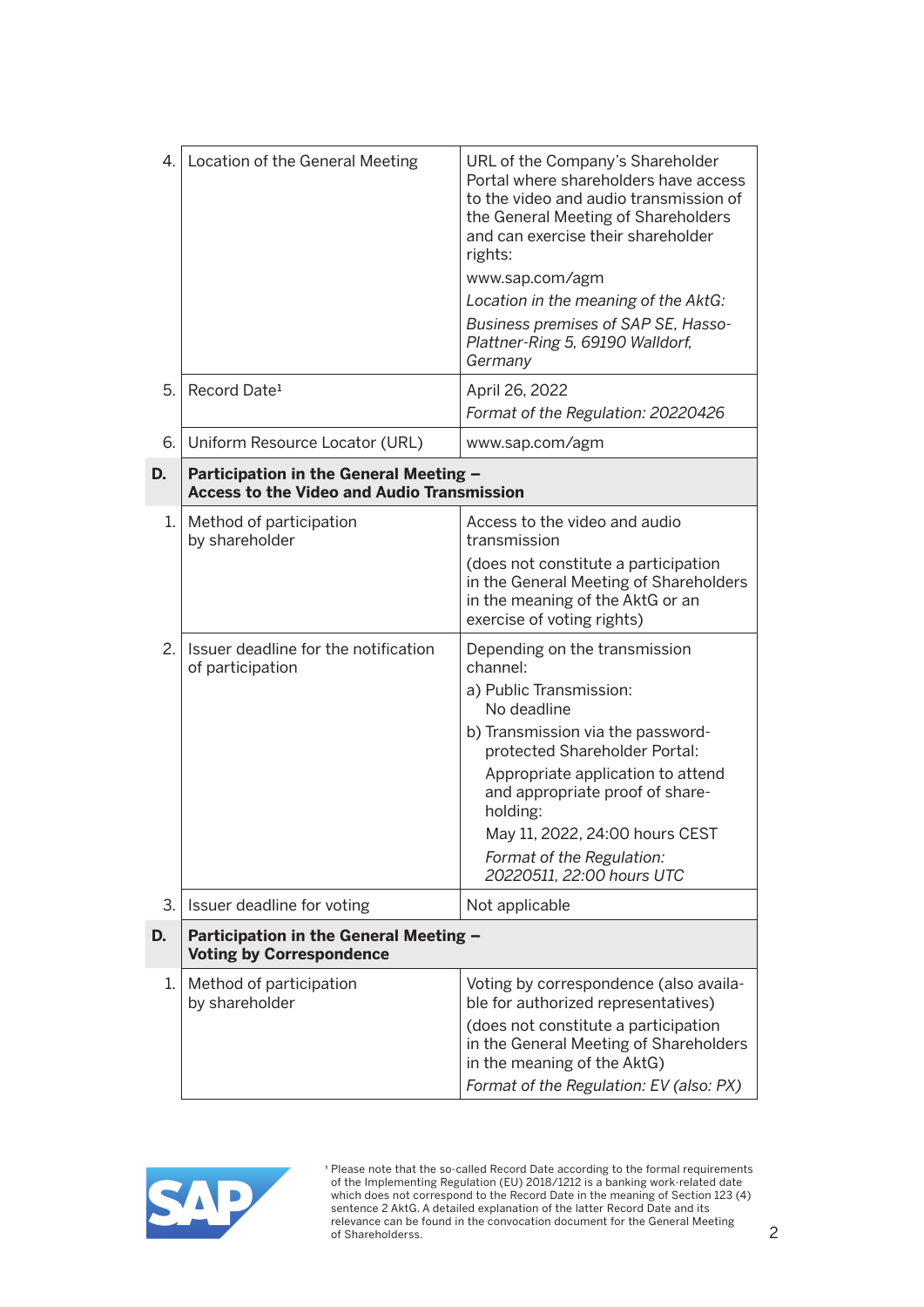| 2. | Issuer deadline for the notification<br>of participation                                                                                           | Appropriate application to attend and<br>appropriate proof of shareholding:<br>May 11, 2022, 24:00 hours CEST<br>Format of the Regulation:<br>20220511, 22:00 hours UTC                                                                                                                                                                                                                                                 |
|----|----------------------------------------------------------------------------------------------------------------------------------------------------|-------------------------------------------------------------------------------------------------------------------------------------------------------------------------------------------------------------------------------------------------------------------------------------------------------------------------------------------------------------------------------------------------------------------------|
| 3. | Issuer deadline for voting                                                                                                                         | Depending on the communication<br>channel:<br>a) Submission by post:<br>May 17, 2022, 24:00 hours CEST<br>Format of the Regulation:<br>20220517, 22:00 hours UTC<br>b) Electronic communication via the<br>password-protected Shareholder<br>Portal, which will also be available<br>on the day of the virtual General<br>Meeting of Shareholders until the<br>end of the answers to the share-<br>holders' questionss. |
| D. | Participation in the General Meeting -<br><b>Granting Proxy Authorization and Issuing Instructions</b><br>to the Proxies Designated by the Company |                                                                                                                                                                                                                                                                                                                                                                                                                         |
| 1. | Method of participation<br>by shareholder                                                                                                          | Granting proxy authorization and<br>issuing instructions to the proxies<br>designated by the Company<br>(also available for authorized<br>representatives)<br>Format of the Regulation: PX                                                                                                                                                                                                                              |
| 2. | Issuer deadline for the notification<br>of participation                                                                                           | Appropriate application to attend and<br>appropriate proof of shareholding:<br>May 11, 2022, 24:00 hours CEST<br>Format of the Regulation:<br>20220511, 22:00 hours UTC                                                                                                                                                                                                                                                 |

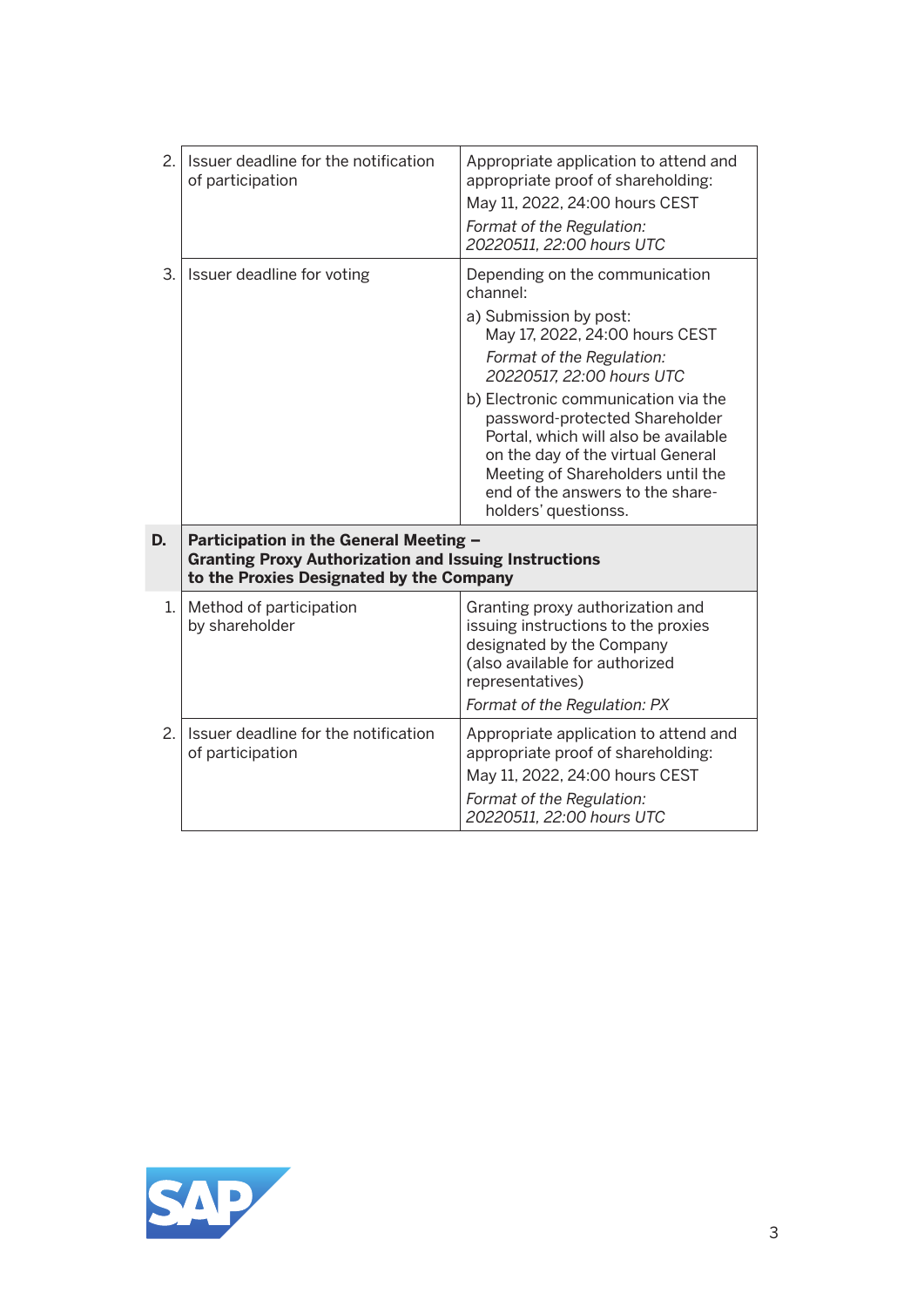| 3. | Issuer deadline for voting                         | Depending on the communication<br>channel:                                                                                                                                                                                                                                                                                                                                                                                                                                                                                                                                                                                                                                                                                                                                                                                                                                                                                      |
|----|----------------------------------------------------|---------------------------------------------------------------------------------------------------------------------------------------------------------------------------------------------------------------------------------------------------------------------------------------------------------------------------------------------------------------------------------------------------------------------------------------------------------------------------------------------------------------------------------------------------------------------------------------------------------------------------------------------------------------------------------------------------------------------------------------------------------------------------------------------------------------------------------------------------------------------------------------------------------------------------------|
|    |                                                    | a) Submission by post, electronic<br>communication by e-mail:                                                                                                                                                                                                                                                                                                                                                                                                                                                                                                                                                                                                                                                                                                                                                                                                                                                                   |
|    |                                                    | There is no fixed deadline in these<br>cases. By its very nature, however,<br>only such proxy authorisations and<br>instructions to the proxies designa-<br>ted by the Company can be taken<br>into account, which are received no<br>later than the day of the virtual<br>general meeting and so early that<br>they can be noted and processed<br>before the voting begins. We advise<br>that, in your own interest, you should<br>grant proxy authorisations and issue<br>instructions to the proxies designa-<br>ted by the Company on the day of<br>the General Meeting of Shareholders<br>only via the password-protected<br>Shareholder Portal (see, lit. b below).<br>b) Electronic communication via the<br>password-protected Shareholder<br>Portal, which will also be available<br>on the day of the virtual General<br>Meeting of Shareholders until the<br>end of the answers to the share-<br>holders' questions. |
| E. | Agenda - Agenda Item 1                             |                                                                                                                                                                                                                                                                                                                                                                                                                                                                                                                                                                                                                                                                                                                                                                                                                                                                                                                                 |
| 1. | Unique identifier of the agenda item               | 1                                                                                                                                                                                                                                                                                                                                                                                                                                                                                                                                                                                                                                                                                                                                                                                                                                                                                                                               |
| 2. | Title of the agenda item                           | Presentation of the adopted annual<br>financial statements and the approved<br>group annual financial statements, the<br>combined management report and<br>group management report of SAP SE,<br>including the Executive Board's expla-<br>natory notes relating to the information<br>provided pursuant to Sections 289a<br>and 315a of the German Commercial<br>Code (Handelsgesetzbuch; "HGB"),<br>and the Supervisory Board's report,<br>each for fiscal year 2021                                                                                                                                                                                                                                                                                                                                                                                                                                                          |
| 3. | Uniform Resource Locator (URL)<br>of the materials | www.sap.com/agm                                                                                                                                                                                                                                                                                                                                                                                                                                                                                                                                                                                                                                                                                                                                                                                                                                                                                                                 |
| 4. | Vote                                               | Not applicable                                                                                                                                                                                                                                                                                                                                                                                                                                                                                                                                                                                                                                                                                                                                                                                                                                                                                                                  |
| 5. | Alternative voting options                         | Not applicable                                                                                                                                                                                                                                                                                                                                                                                                                                                                                                                                                                                                                                                                                                                                                                                                                                                                                                                  |

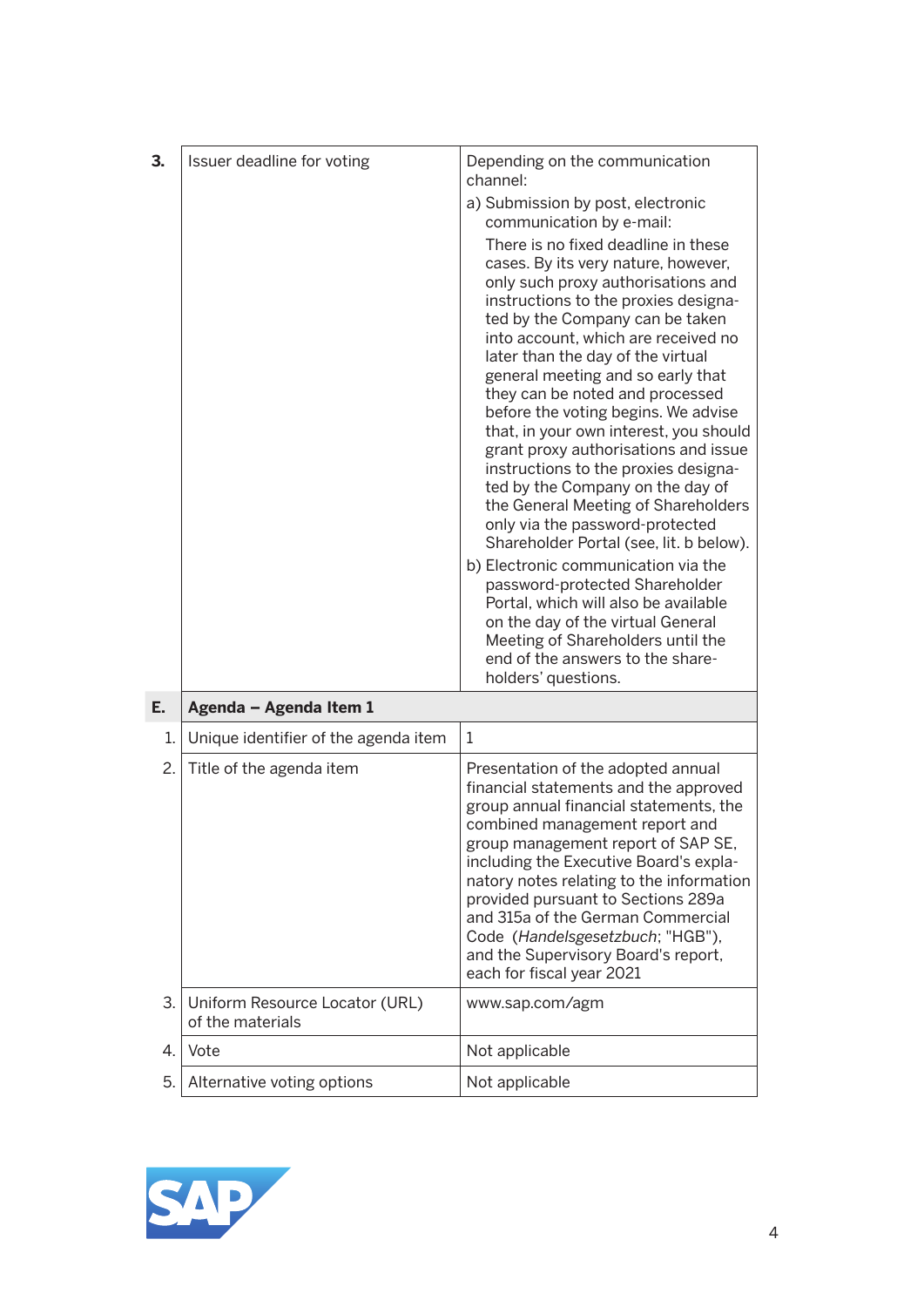| E. | Agenda - Agenda Item 2                             |                                                                                                  |
|----|----------------------------------------------------|--------------------------------------------------------------------------------------------------|
| 1. | Unique identifier of the agenda item               | $\overline{c}$                                                                                   |
| 2. | Title of the agenda item                           | Resolution on the appropriation of the<br>retained earnings of fiscal year 2021                  |
| 3. | Uniform Resource Locator (URL)<br>of the materials | www.sap.com/agm                                                                                  |
| 4. | Vote                                               | <b>Binding vote</b><br>Format of the Regulation: BV                                              |
| 5. | Alternative voting options                         | Vote in favour, vote against, abstention<br>Format of the Regulation: VF, VA, AB                 |
| Ε. | Agenda - Agenda Item 3                             |                                                                                                  |
| 1. | Unique identifier of the agenda item               | 3                                                                                                |
| 2. | Title of the agenda item                           | Resolution on the formal approval<br>of the acts of the Executive Board<br>in fiscal year 2021   |
| 3. | Uniform Resource Locator (URL)<br>of the materials | www.sap.com/agm                                                                                  |
| 4. | Vote                                               | <b>Binding vote</b><br>Format of the Regulation: BV                                              |
| 5. | Alternative voting options                         | Vote in favour, vote against, abstention<br>Format of the Regulation: VF, VA, AB                 |
| Е. | Agenda - Agenda Item 4                             |                                                                                                  |
| 1. | Unique identifier of the agenda item               | $\overline{4}$                                                                                   |
| 2. | Title of the agenda item                           | Resolution on the formal approval<br>of the acts of the Supervisory Board<br>in fiscal year 2021 |
| 3. | Uniform Resource Locator (URL)<br>of the materials | www.sap.com/agm                                                                                  |
| 4. | Vote                                               | <b>Binding vote</b><br>Format of the Regulation: BV                                              |
| 5. | Alternative voting options                         | Vote in favour, vote against, abstention<br>Format of the Regulation: VF, VA, AB                 |

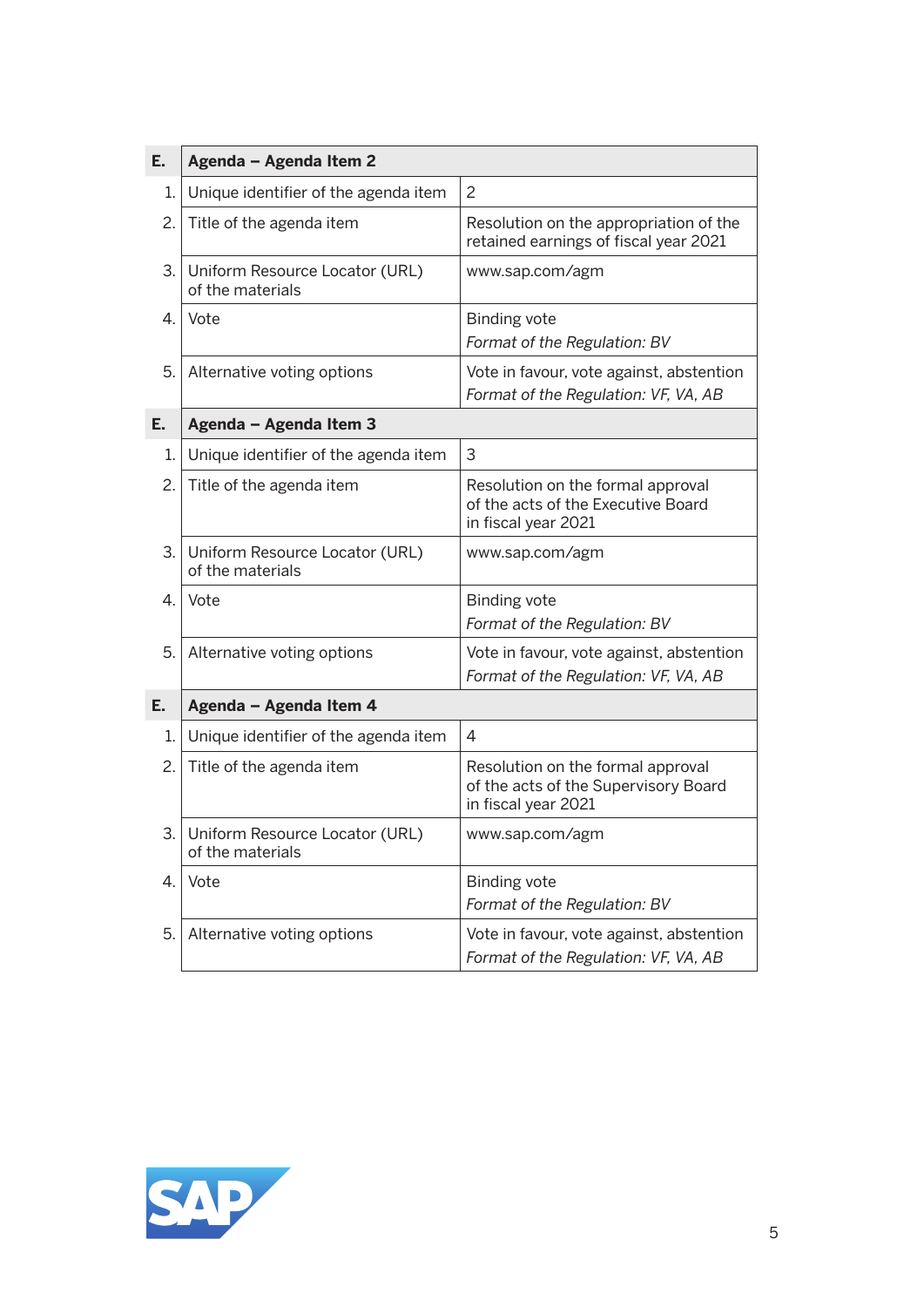| Ε. | Agenda - Agenda Item 5                             |                                                                                                                                    |
|----|----------------------------------------------------|------------------------------------------------------------------------------------------------------------------------------------|
| 1. | Unique identifier of the agenda item               | 5                                                                                                                                  |
| 2. | Title of the agenda item                           | Appointment of the auditors of the<br>annual financial statements and<br>group annual financial statements<br>for fiscal year 2022 |
| 3. | Uniform Resource Locator (URL)<br>of the materials | www.sap.com/agm                                                                                                                    |
| 4. | Vote                                               | <b>Binding vote</b><br>Format of the Regulation: BV                                                                                |
| 5. | Alternative voting options                         | Vote in favour, vote against, abstention<br>Format of the Regulation: VF, VA, AB                                                   |
| Е. | Agenda - Agenda Item 6                             |                                                                                                                                    |
| 1. | Unique identifier of the agenda item               | 6                                                                                                                                  |
| 2. | Title of the agenda item                           | Appointment of the auditors of the<br>annual financial statements and<br>group annual financial statements<br>for fiscal year 2023 |
| 3. | Uniform Resource Locator (URL)<br>of the materials | www.sap.com/agm                                                                                                                    |
| 4. | Vote                                               | <b>Binding vote</b><br>Format of the Regulation: BV                                                                                |
| 5. | Alternative voting options                         | Vote in favour, vote against, abstention<br>Format of the Regulation: VF, VA, AB                                                   |
| Е. | Agenda - Agenda Item 7                             |                                                                                                                                    |
| 1. | Unique identifier of the agenda item               | 7                                                                                                                                  |
| 2. | Title of the agenda item                           | Resolution on the approval of the com-<br>pensation report for fiscal year 2021                                                    |
| 3. | Uniform Resource Locator (URL)<br>of the materials | www.sap.com/agm                                                                                                                    |
| 4. | Vote                                               | Advisory vote<br>Format of the Regulation: AV                                                                                      |
| 5. | Alternative voting options                         | Vote in favour, vote against, abstention<br>Format of the Regulation: VF, VA, AB                                                   |

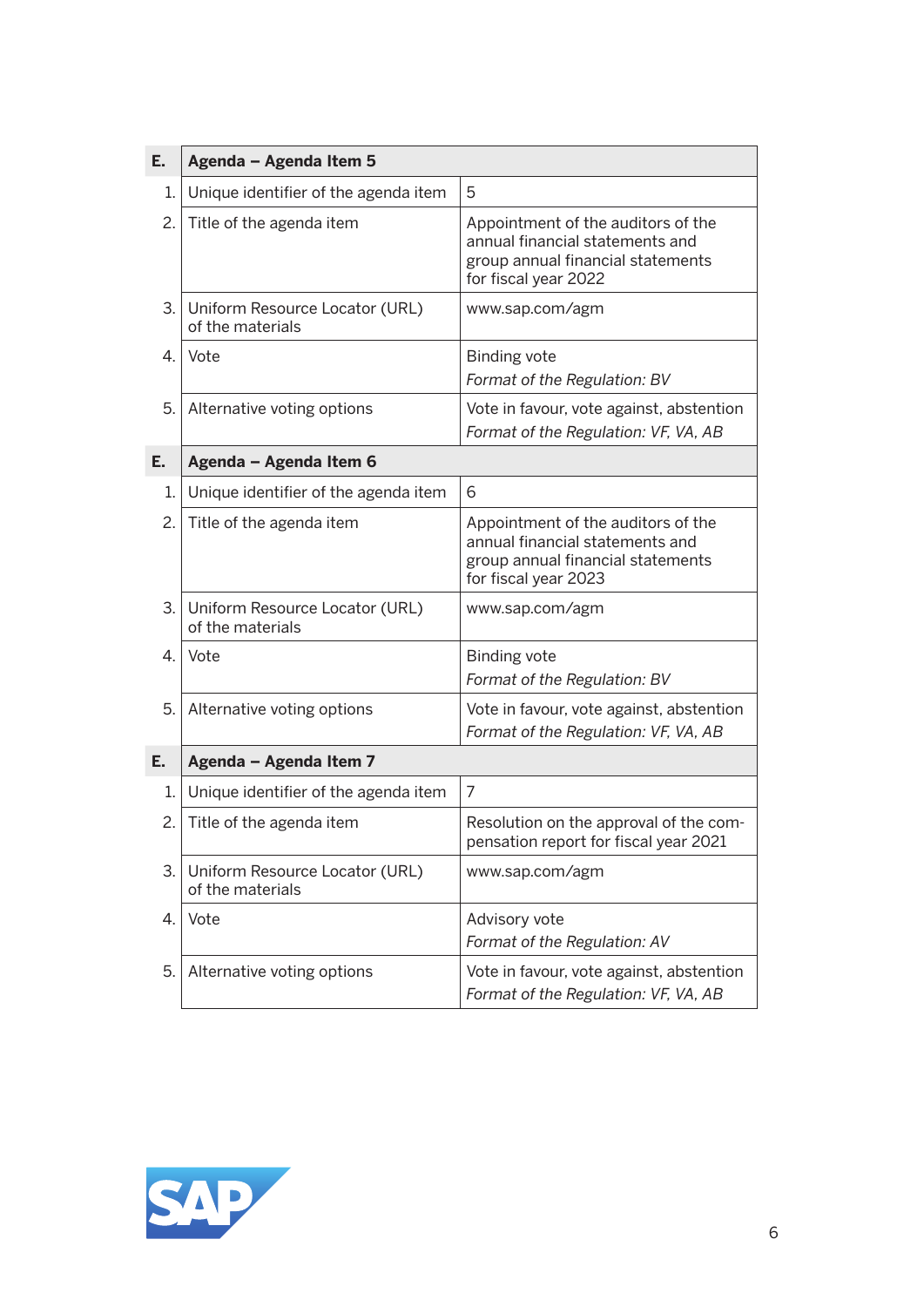| E. | Agenda - Agenda Item 8a                            |                                                                                    |
|----|----------------------------------------------------|------------------------------------------------------------------------------------|
| 1. | Unique identifier of the agenda item               | 8a                                                                                 |
| 2. | Title of the agenda item                           | Election of<br>Supervisory Board members -<br>Prof. Dr. h. c. mult. Hasso Plattner |
| 3. | Uniform Resource Locator (URL)<br>of the materials | www.sap.com/agm                                                                    |
| 4. | Vote                                               | <b>Binding vote</b><br>Format of the Regulation: BV                                |
| 5. | Alternative voting options                         | Vote in favour, vote against, abstention<br>Format of the Regulation: VF, VA, AB   |
| E. | Agenda - Agenda Item 8b                            |                                                                                    |
| 1. | Unique identifier of the agenda item               | 8b                                                                                 |
| 2. | Title of the agenda item                           | Election of<br>Supervisory Board members -<br>Dr. Rouven Westphal                  |
| 3. | Uniform Resource Locator (URL)<br>of the materials | www.sap.com/agm                                                                    |
| 4. | Vote                                               | <b>Binding vote</b><br>Format of the Regulation: BV                                |
| 5. | Alternative voting options                         | Vote in favour, vote against, abstention<br>Format of the Regulation: VF, VA, AB   |
| E. | Agenda - Agenda Item 8c                            |                                                                                    |
| 1. | Unique identifier of the agenda item               | 8c                                                                                 |
| 2. | Title of the agenda item                           | Election of<br>Supervisory Board members -<br>Dr. Gunnar Wiedenfels                |
| З. | Uniform Resource Locator (URL)<br>of the materials | www.sap.com/agm                                                                    |
| 4. | Vote                                               | <b>Binding vote</b><br>Format of the Regulation: BV                                |
| 5. | Alternative voting options                         | Vote in favour, vote against, abstention<br>Format of the Regulation: VF, VA, AB   |

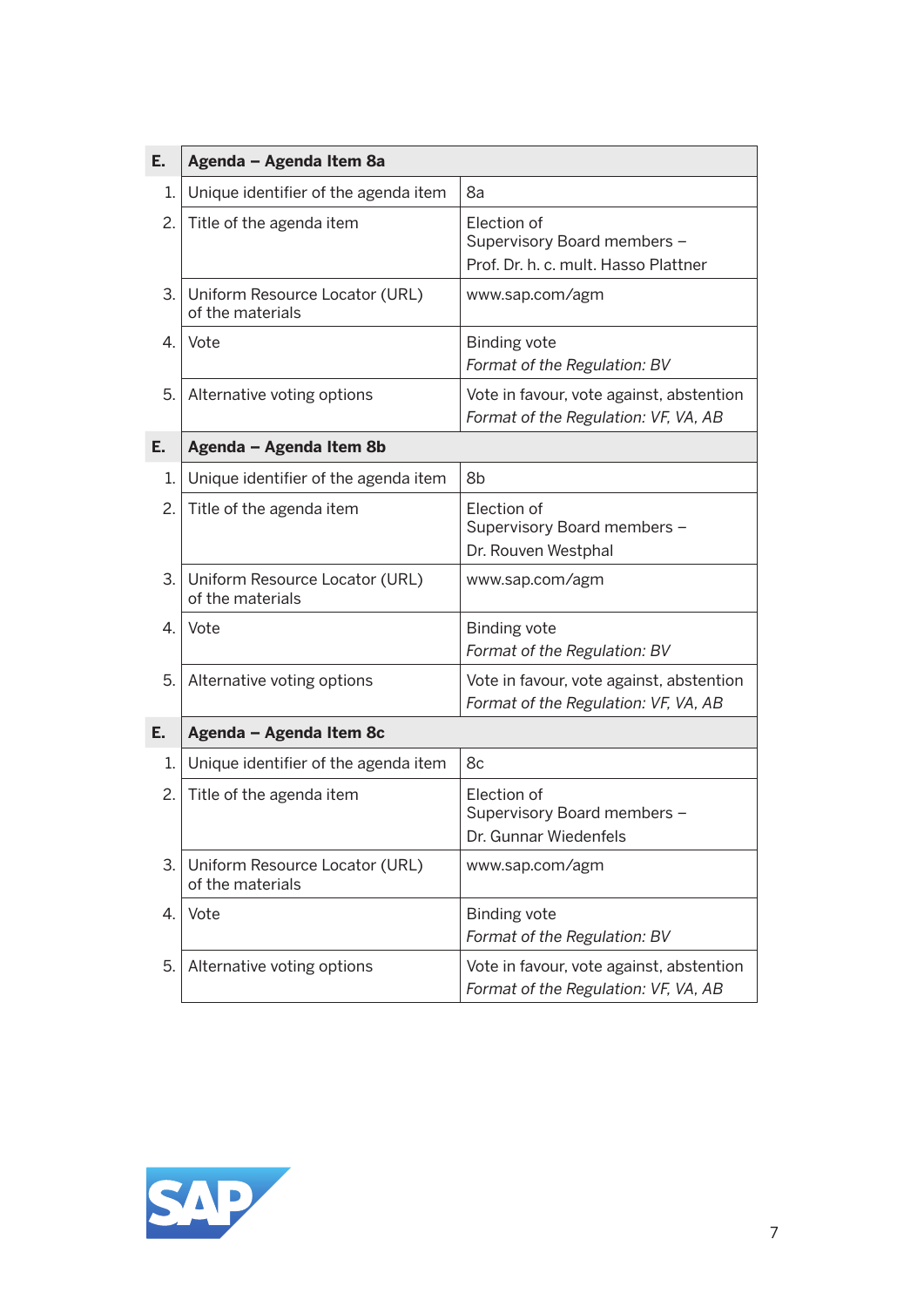| Ε. | Agenda - Agenda Item 8d                                                                                                       |                                                                                                                                         |
|----|-------------------------------------------------------------------------------------------------------------------------------|-----------------------------------------------------------------------------------------------------------------------------------------|
| 1. | Unique identifier of the agenda item                                                                                          | 8d                                                                                                                                      |
| 2. | Title of the agenda item                                                                                                      | Election of<br>Supervisory Board members -<br>Jennifer Xin-Zhe Li                                                                       |
| 3. | Uniform Resource Locator (URL)<br>of the materials                                                                            | www.sap.com/agm                                                                                                                         |
| 4. | Vote                                                                                                                          | <b>Binding vote</b><br>Format of the Regulation: BV                                                                                     |
| 5. | Alternative voting options                                                                                                    | Vote in favour, vote against, abstention<br>Format of the Regulation: VF, VA, AB                                                        |
| Е. | Agenda - Agenda Item 9                                                                                                        |                                                                                                                                         |
| 1. | Unique identifier of the agenda item                                                                                          | 9                                                                                                                                       |
| 2. | Title of the agenda item                                                                                                      | Resolution on the compensation of the<br>Supervisory Board members by amen-<br>ding Article 16 of the Articles of<br>Incorporation      |
| 3. | Uniform Resource Locator (URL)<br>of the materials                                                                            | www.sap.com/agm                                                                                                                         |
| 4. | Vote                                                                                                                          | <b>Binding vote</b><br>Format of the Regulation: BV                                                                                     |
| 5. | Alternative voting options                                                                                                    | Vote in favour, vote against, abstention<br>Format of the Regulation: VF, VA, AB                                                        |
| F. | Specification of the Deadlines Regarding the Exercise of Other<br>Shareholders Rights - Requests for Additional Agenda Items  |                                                                                                                                         |
| 1. | Object of deadline                                                                                                            | Requests for additional agenda items<br>pursuant to Article 56 of the SE<br>Regulation, Section 50 (2) SEAG<br>and Section 122 (2) AktG |
| 2. | Applicable issuer deadline                                                                                                    | April 17, 2022, 24:00 hours CEST<br>Format of the Regulation:<br>20220417, 22:00 hours UTC                                              |
| F. | Specification of the Deadlines Regarding the Exercise of Other<br><b>Shareholders Rights - Countermotions of Shareholders</b> |                                                                                                                                         |
| 1. | Object of deadline                                                                                                            | Submission of countermotions<br>of shareholders pursuant<br>to Section 126 (1) AktG                                                     |
| 2. | Applicable issuer deadline                                                                                                    | May 3, 2022, 24:00 hours CEST<br>Format of the Regulation:<br>20220503, 22:00 hours UTC                                                 |

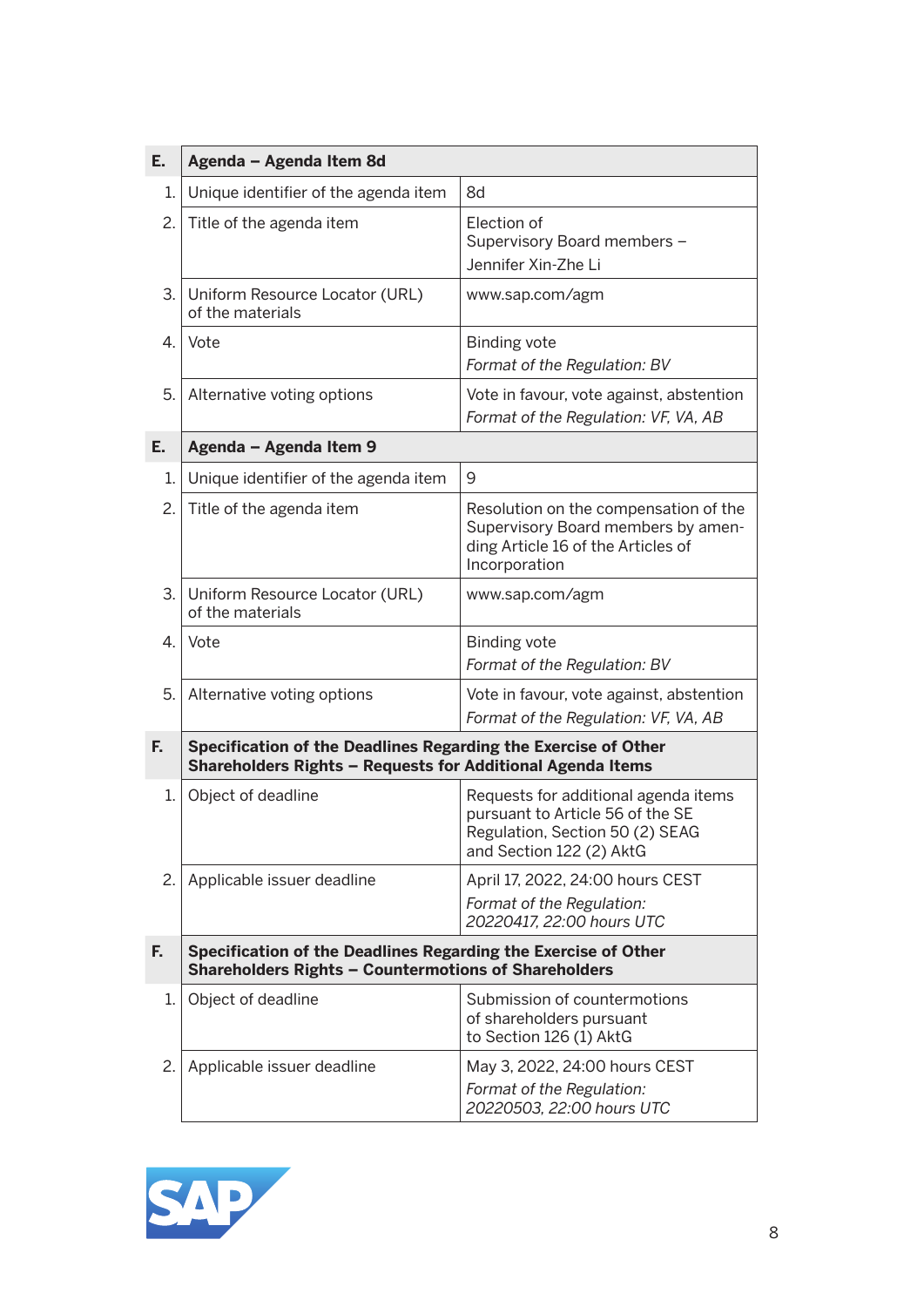| F.   | Specification of the Deadlines Regarding the Exercise of Other<br>Shareholders Rights - Election Proposals (Nominations) of Shareholders                                                                  |                                                                                                                                                                                                                                                                                 |  |
|------|-----------------------------------------------------------------------------------------------------------------------------------------------------------------------------------------------------------|---------------------------------------------------------------------------------------------------------------------------------------------------------------------------------------------------------------------------------------------------------------------------------|--|
| 1.   | Object of deadline                                                                                                                                                                                        | Submission of election proposals<br>(nominations) of shareholders<br>pursuant to Section 127 AktG                                                                                                                                                                               |  |
| 2.   | Applicable issuer deadline                                                                                                                                                                                | May 3, 2022, 24:00 hours CEST<br>Format of the Regulation:<br>20220503, 22:00 hours UTC                                                                                                                                                                                         |  |
| F.   | Specification of the Deadlines Regarding the Exercise of Other<br>Shareholders Rights - Shareholders' Right to Ask Questions<br>by Electronic Communication                                               |                                                                                                                                                                                                                                                                                 |  |
| 1. I | Object of deadline                                                                                                                                                                                        | Shareholders' right to ask questions by<br>electronic communication pursuant to<br>Article 2 Section 1 (2) sentence 1 no. 3,<br>sentence 2 COVID-19 Act                                                                                                                         |  |
| 2.   | Applicable issuer deadline                                                                                                                                                                                | May 16, 2022, 24:00 hours CEST<br>Format of the Regulation:<br>20220516, 22:00 hours UTC                                                                                                                                                                                        |  |
| F.   | Specification of the Deadlines Regarding the Exercise of Other<br>Shareholders Rights - Objection to Resolutions Passed by the<br><b>General Meeting of Shareholders</b>                                  |                                                                                                                                                                                                                                                                                 |  |
| 1. I | Object of deadline                                                                                                                                                                                        | Objection to resolutions passed by<br>the General Meeting of Shareholders<br>pursuant to Article 2 Section 1(2)<br>sentence 1 no. 4 COVID-19 Act                                                                                                                                |  |
| 2.   | Applicable issuer deadline                                                                                                                                                                                | On the day of the General Meeting of<br>Shareholders (May 18, 2022, format<br>of the Regulation: 20220518) from its<br>beginning (10:00 hours CEST, format<br>of the Regulation: 8:00 hours UTC)<br>until the General Meeting of Share-<br>holders is closed by the chairperson |  |
| F.   | Specification of the Deadlines Regarding the Exercise of Other<br>Shareholders Rights - Submission of Video Messages for Publication<br>via the Password-Protected Shareholder Portal (Voluntary Service) |                                                                                                                                                                                                                                                                                 |  |
| 1.1  | Object of deadline                                                                                                                                                                                        | Submission of video messages for<br>publication via the password-protected<br>Shareholder Portal (voluntary service)                                                                                                                                                            |  |
| 2.   | Applicable issuer deadline                                                                                                                                                                                | May 13, 2022, 24:00 hours CEST<br>Format of the Regulation:<br>20220513, 22:00 hours UTC                                                                                                                                                                                        |  |